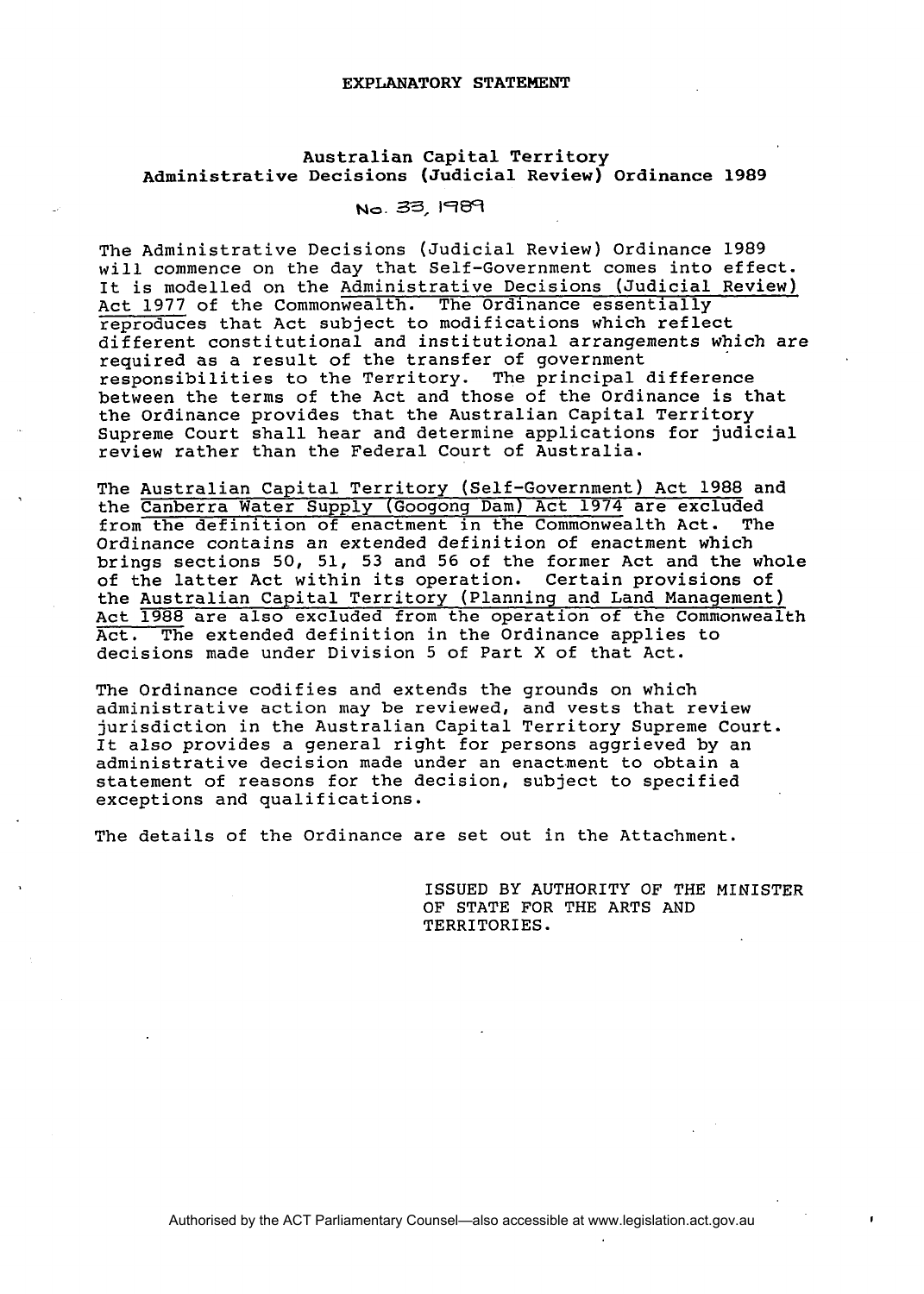Section 1 identifies the short title of the Ordinance as the Administrative Decisions (Judicial Review) Ordinance 1989.

Section 2 provides that the Ordinance will commence on the same date as section 22 of the Australian Capital Territory (Self-Government) Act 1988.

Section 3 deals with matters of interpretation.

Section 4 provides that the Ordinance will have effect notwithstanding any enactment in force at the time the Ordinance commences.

Subsection 5(1) permits a person aggrieved by a decision to apply to the Supreme Court for an order of review of the decision on the grounds:

- (a) that a breach of the rules of natural justice occurred in connection with the making of the decision;
- (b) that procedures that were required by law to be observed in connection with the making of the decision were not observed;
- (c) that the person who purported to make the decision did not have jurisdiction to make the decision;
- (d) that the decision was not authorised by the enactment under which it was purported to make the decision;
- (e) that the making of the decision was an improper exercise of the power conferred by the enactment under which it was purported to be made;
- (f) that the decision involved an error of law, whether or not the error appears on the record of the decision;
- (g) that the decision was induced or affected by fraud;
- (h) that there was no evidence or other material to justify the making of the decision;
- **(j)** that the decision was otherwise contrary to law.

Subsection 5(2) defines certain matters for the purposes of paragraph  $(1)(e)$ .

Subsection 5(3) clarifies the operation of paragraph (1)(h).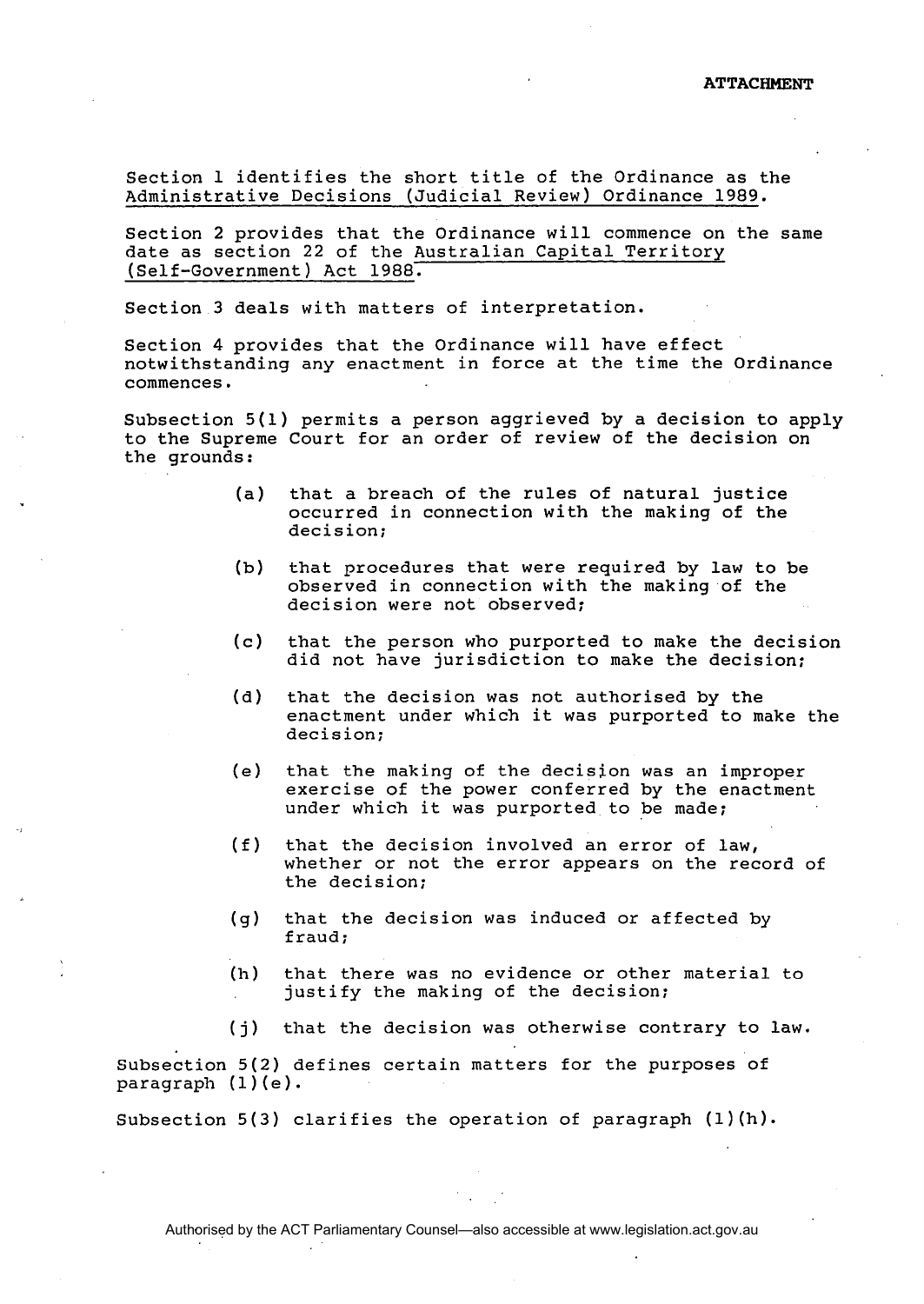Section 6 provides that where a person engages or proposes to engage in conduct for the purposes of making a decision, a person who is aggrieved by the conduct may apply to the Supreme Court for an order of review on the same grounds as specified in section 5.

Subsection 7(1) provides that a where a person is required to make a decision, but no time limit is specified, a person may apply to the Supreme Court for an order of review where the person has failed to make a decision within a reasonable time.

Subsection 7(2) enables a person to apply to the Supreme Court for an order of review where a person, who is under a duty-to make a decision within a particular period of time, has failed to make a decision.

Section 8 provides that the Supreme Court of the Australian Capital Territory has jurisdiction to hear applications under the Ordinance.

Subsection 9(1) provides that the rights conferred under the Ordinance are in addition to and not in derogation from other riqhts and are to be disreqarded for the purposes of subsection 6(6) of the Ombudsman Ordinance 1989 which gives the Ombudsman a discretion not to investigate complaints where a complainant can utilise another review jurisdiction.

Subsection 9(2) provides that:

the Supreme Court or any other court may refuse-togrant review of a matter if an application for review in respect of the same matter has been made under the Ordinance; and

the Supreme Court may refuse to grant an application for review if the applicant has sought review by a court otherwise than under the Ordinance or adequate provision is made for review by another law.

Subsection **9(3)** defines "review".

Section 10 deals with the manner of making applications. It provides that an application for review shall be in accordance with the Rules of Court, shall set out the grounds of the application and shall be lodged with the Registry of the Supreme<br>Court. The period during which an application for review must be The period during which an application for review must be lodged is 28 days after the applicant is provided with a. statement setting out the reasons for the decision or 28 days after which the applicant is informed he or she is not entitled to a statement setting out the reasons for the decision. In cases where no written reasons are provided, applications are to be made within a reasonable period of time. The section will also provide that an applicant is not limited to the grounds of review set out in his or her application and that substantial compliance only with the Rules of Court is required.

Authorised by the ACT Parliamentary Counsel—also accessible at www.legislation.act.gov.au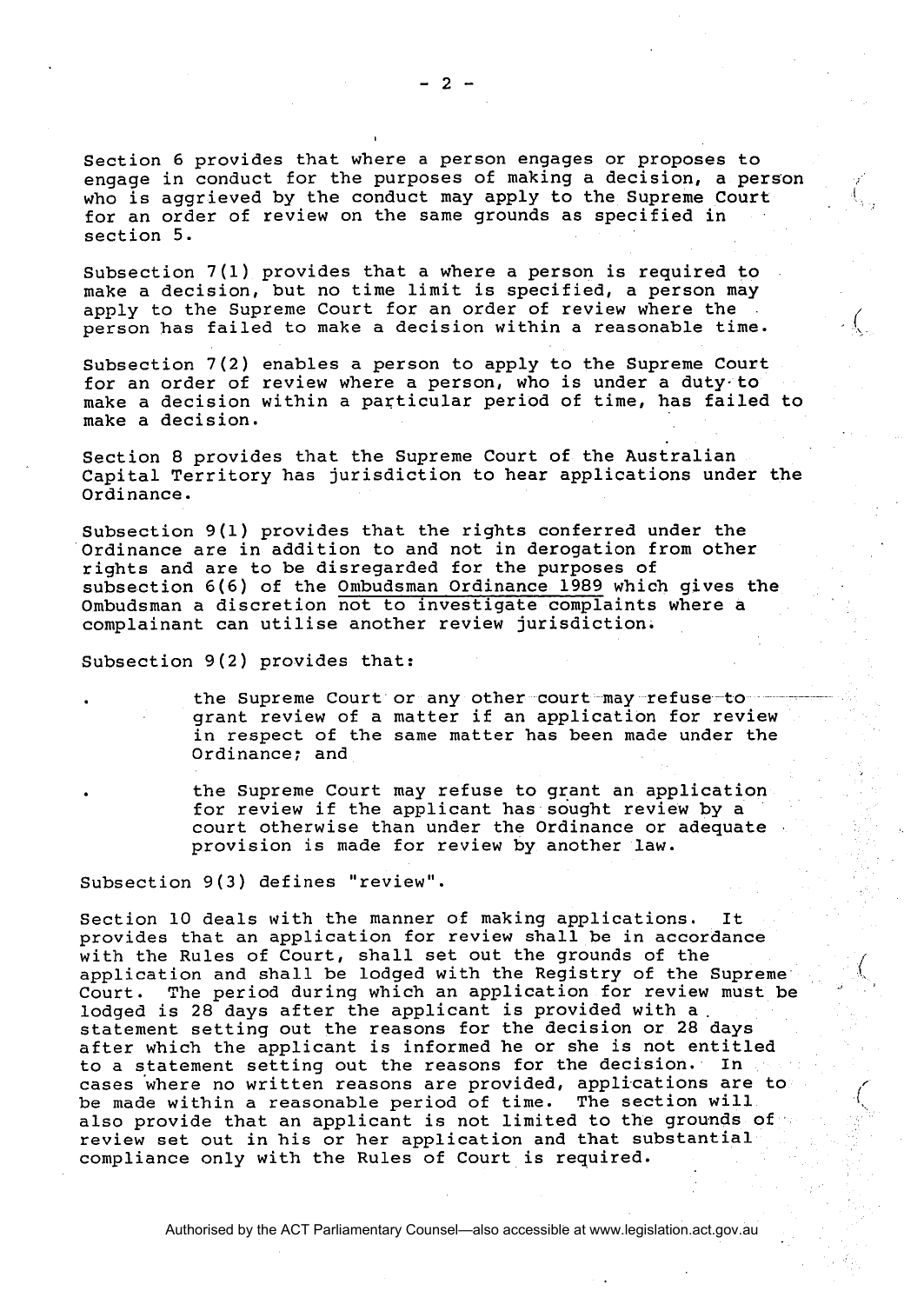Section 11 provides that the Supreme Court may, on such terms as it thinks fit, permit amendment of documents lodged with the Court Registry.

Section 12 permits a person who is interested in a decision to apply to the Supreme Court to be made a party to the application. The Supreme Court may grant the application unconditionally or subject to conditions or it may refuse the application.

Subsection 13(1) permits a person, who is entitled to make an application to the Supreme Court for the review of a decision, to request a statement from the person who made the decision containing findings on material questions of fact, referring to the evidence upon which the.findings were based and giving the reasons for the decision.

Subsection 13(2) provides that, subject to the section, a statement of reasons is to be provided as soon as practicable and in any event within 28 days.

Subsection 13(3) provides that where a person who has received a request for a statement of reasons and is of the opinion that the applicant is not entitled to make the request, that person may provide a notice to that effect to the applicant or apply to the Supreme Court for an order declaring that the applicant was not entitled to make a request.

Subsection 13(4) provides that where a notice is issued under subsection 13(3) or an application is made to the Supreme Court for an order that the applicant was not entitled to make the request, the person is not required to comply with the applicant's request unless the Supreme Court declares that the applicant was entitled to make the request or refuses to make an order that the person was not entitled to make the request.

Subsection 13(5) permits either the applicant for a statement of reasons or the recipient of such a request to apply to the Supreme Court for an order that the person is or is not entitled to make the request, as the case may be.

Subsection 13(6) allows a person who has received a request for a statement of reasons to refuse to provide the statement if the request was not made within 28 days of the applicant receiving written notification of the decision or in any other case within a reasonable time.

Subsection 13(7) permits the Supreme Court to declare that an application was made within a reasonable time for the purposes of subsection (6).

Subsection 13(8) permits an applicant for a statement of reasons to apply to the Supreme Court for an order that better particulars be provided.

Subsections 13(9), (10) and (11) enable regulations to be made declaring decisions not to be decisions to which the seetion applies. Such regulations may apply only in relation to decisions made after a regulation comes into effect.

Authorised by the ACT Parliamentary Counsel—also accessible at www.legislation.act.gov.au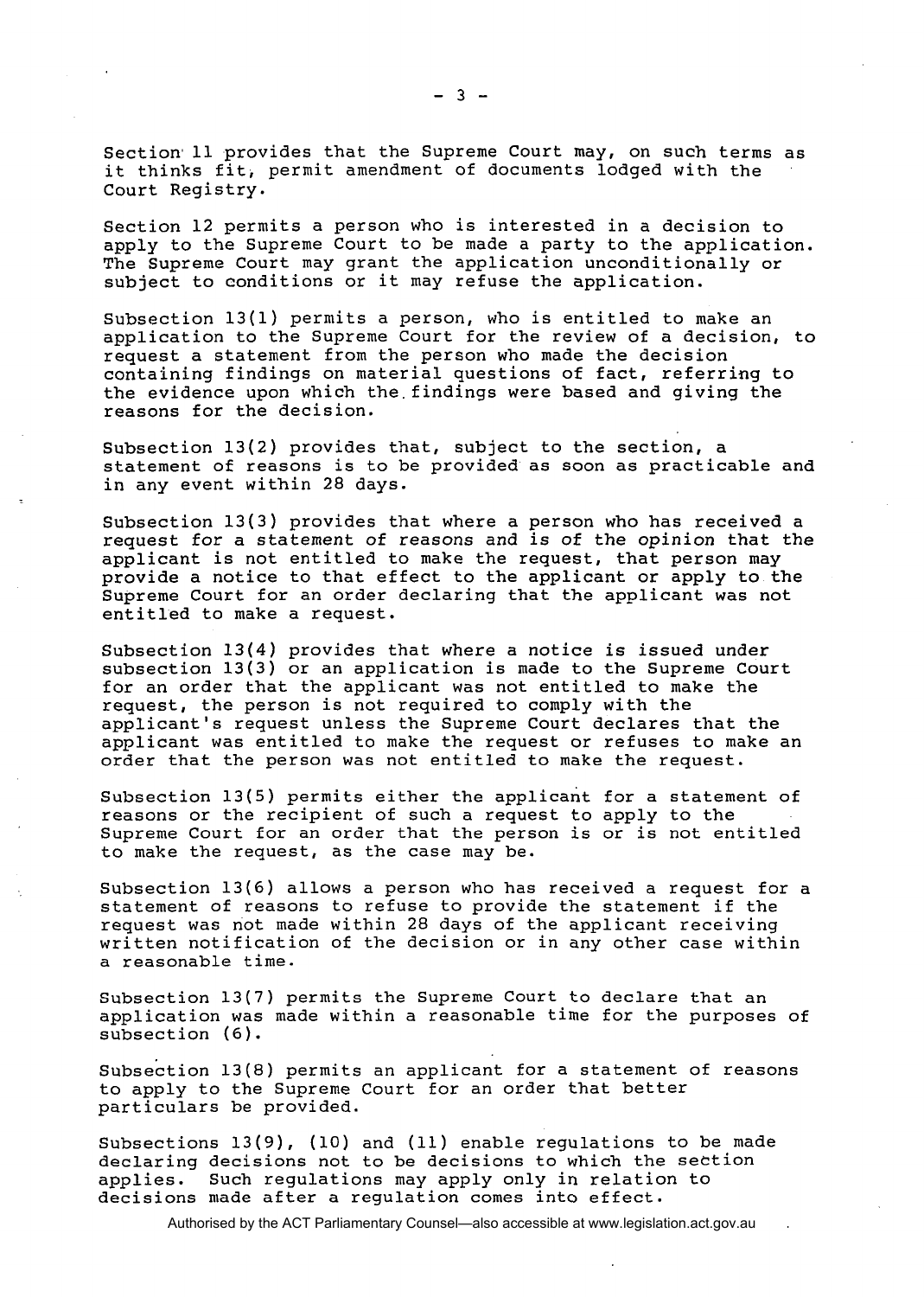subsection 13(12).specifies the decisions to which the section Subsection 13(12) specifies the decisions to which the section<br>does not apply.

subsections 14(1) and (2) provide that information:

- relating to the personal or business affairs of a person other than a person making the request;
- which was supplied in confidence;
- the publication of which would reveal a trade secret;
- that was providced in compliance with an enactment; or
- the provision of which would be a contravention of secrecy provisions in an enactment,

need not be included in response to a request under subsection 13(1). Where the omission of such information would render any statement to be given under the subsection 13(1) false or misleading, the statement need not be given.

Subsection **14(3)** provides that where information is not included in a statement requested under subsection 13(1) or the statement is not provided because the omission of information would make it false or misleading, the person who received the request is to provide a notice in writing stating the reasons why the information was not included or the statement was not supplied.

subsection 14(4) provides that nothing in the section affects the power of the Supreme Court to order discovery of documents or to require the giving of evidence or the production of documents to the Supreme Court.

Subsection  $15(1)$  allows the Minister to certify in writing that. disclosure of information would be contrary to the public interest:

- (a) because it would disclose deliberations or decisions of the Executive or of a Committee of the Executive; or
- (b) for any other specified reason that could form a claim by the Crown in right of the Territory in a judicial proceeding that the information should not be disclosed.

Subsection 15(2) allows the Attorney-General of the Commonwealth to certify in writing that disclosure of information would be contrary to the public interest:

(a) because it would prejudice the security, defence or international relations of the Commonwealth;

,'

(b) because it would disclose deliberations or decisions of the Cabinet of the Commonwealth or of a Committee of the Cabinet; or

Authorised by the ACT Parliamentary Counsel—also accessible at www.legislation.act.gov.au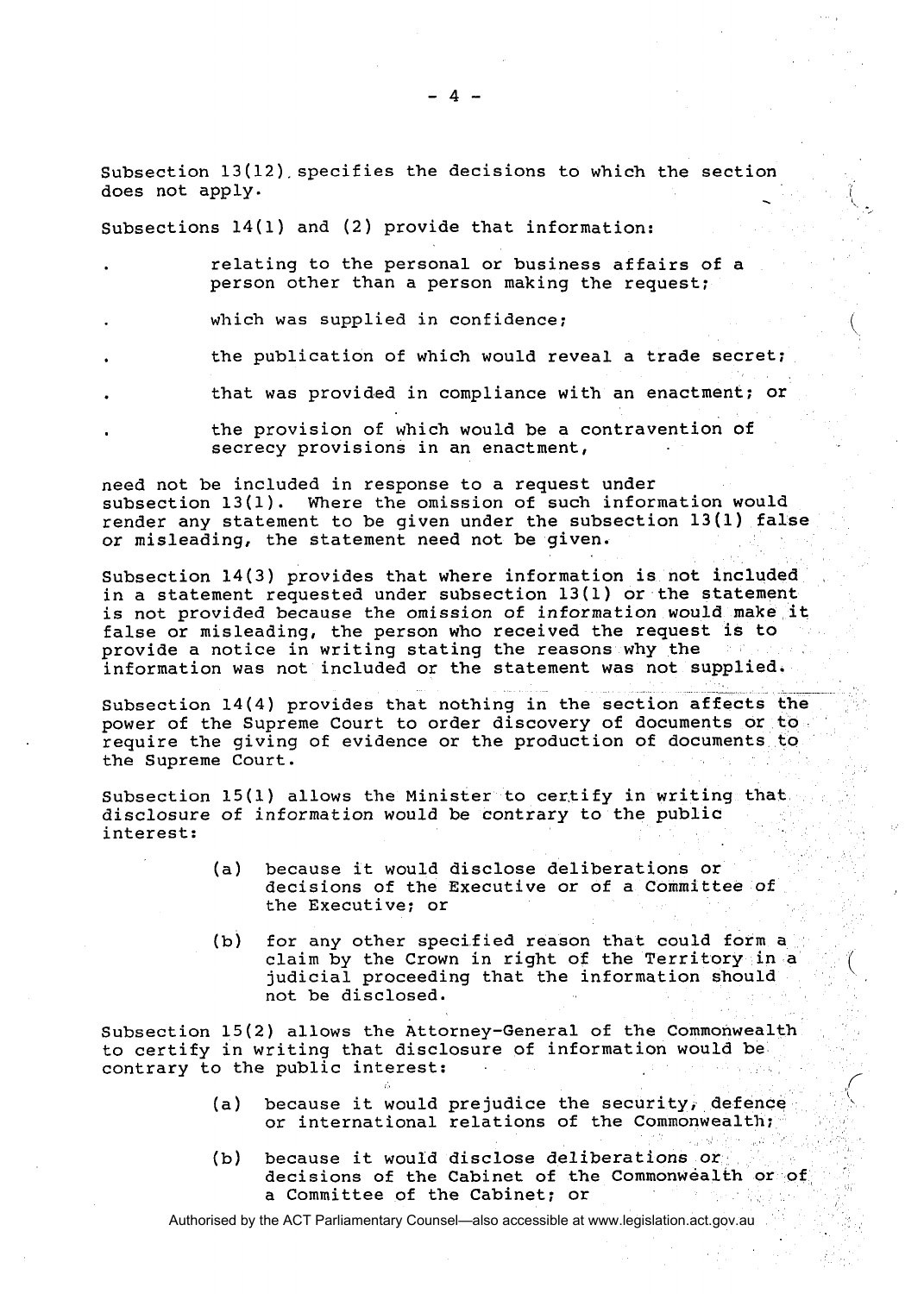(c) for any other specified reason that could form a claim by the Crown in right of the Commonwealth in a judicial proceeding that the information should not be disclosed.

Subsection 15(3) provides that a person is not required to include in a statement requested under subsection 13(1) information in respect of which a certificate has been issued under subsections  $(1)$  or  $(2)$ . Where a statement would be false or misleading if it did not include information of that kind the person is not required to provide the statement.

Subsection 15(4) provides that where information is omitted from a statement or the statement was not provided under subsection 15(3), the decision-maker is to provide a notice in writing stating the reasons why the information was not included or the statement was not supplied, as the case may be.

Subsection 15(5) prevents section 15 from limiting the power of the Supreme Court to order discovery of documents or to require the giving of evidence or the production of documents.

Section 16 provides that the making of an application in relation to a decision does not affect the operation of the decision. However, the Supreme Court or a Judge in Chambers may on his or her own motion or upon an application by one of the parties suspend the operation of the decision on such conditions as he or she thinks fit or stay any proceedings under the decision.

Subsection 17(1) allows the Supreme Court to make all or any of the following orders in respect of a decision:

- (a) an order quashing or setting aside the decision, or a part of the decision;
- (b) an order referring the decision back to the person who made it for further consideration, subject to directions, if the Court thinks fit;
- (c) an order declaring the rights of the parties in respect of the decision;
- (d) an order directing any of the parties to do, or to refrain from doing, any act or thing in order to do justice between the parties.

Subsection **17(2)** allows the Supreme Court to make either or both of the following orders about action being undertaken for the purpose of making a decision:

> an order declaring the rights of the parties in respect of any matter to which the action relates;

an order directing any of the parties to do, or to refrain from doing, any act or thing in order.to do justice between the parties.